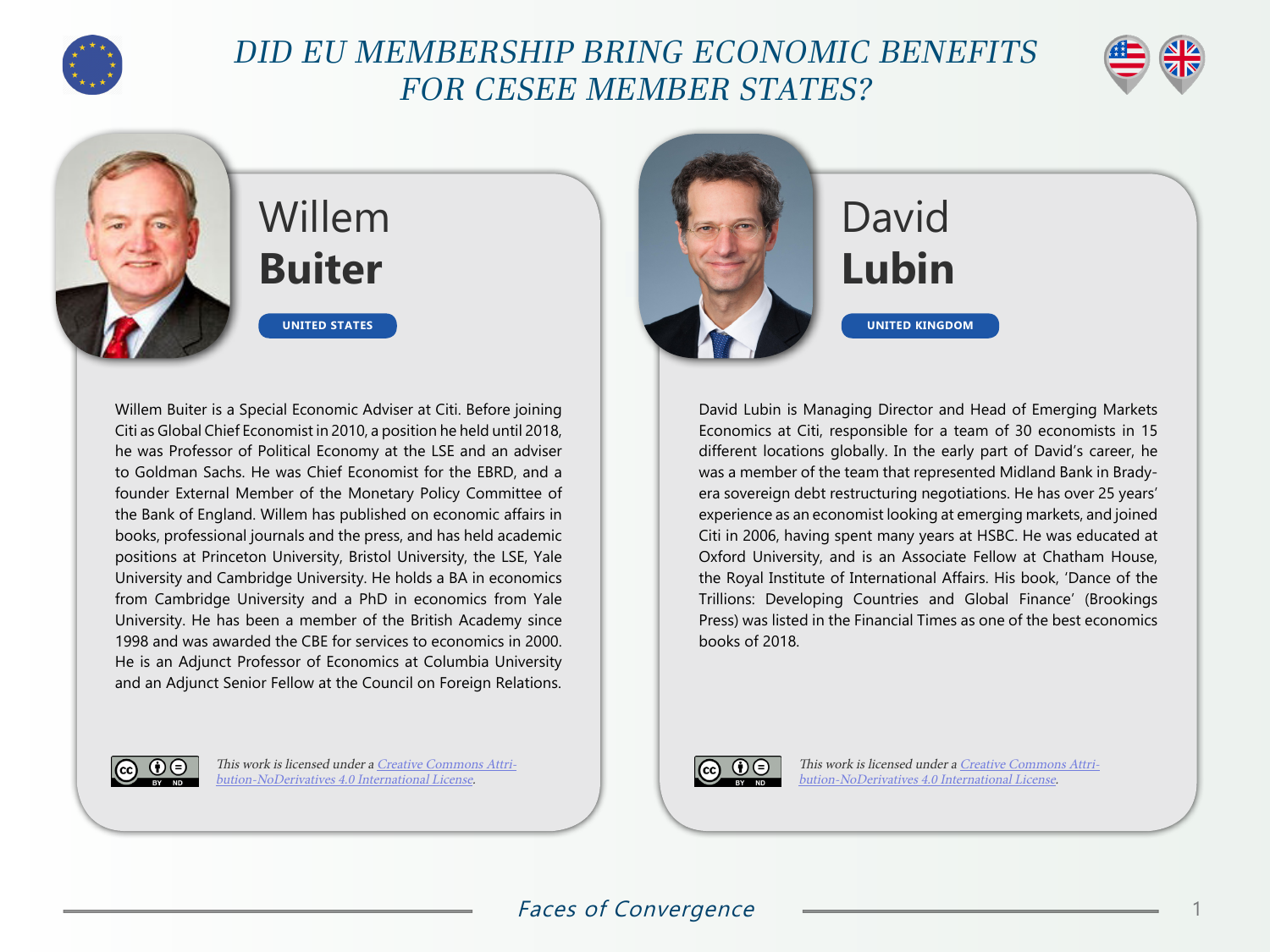



Il the EU's new member states of the CESEE region had stayed out of the EU, would their citizens have enjoyed less income growth and fewer economic opportunities than they actually did? Before answering this question with f the EU's new member states of the CESEE region had stayed out of the EU, would their citizens have enjoyed less income growth and fewer economic opportunities unambiguous 'yes', bear in mind two key issues. First, the fall of communism in Eastern Europe thirty years ago permitted the replacement of a dysfunctional economic system with more market-friendly, outward-looking and efficient economic systems. This should have boosted growth regardless of whether these Eastern European nations joined the EU. Second, the 30 years since the fall of Communism in Eastern Europe have been an age of economic integration and income convergence across the whole of the emerging and developing world.

It was not only Central, Eastern and South-Eastern European (CESEE) countries whose economies became more open, more skilled, more integrated, healthier, more literate and richer. Since this was an age of globalisation, these opportunities were available not just to the citizens of CESEE, but to those across Latin America, east and south Asia, and parts of Africa too. The expansion of the EU is probably best understood as an instance of globalisation, and neither a substitute for it nor a cause of it. It is also worth bearing in mind that the modern episode of globalisation pre-dates EU accession: global integration of the markets for goods, capital and labour became increasingly

evident in the late 1960s and early 1970s.

To be sure, the income convergence of the new EU members (Bulgaria, Croatia, Cyprus, Czech, Estonia, Hungary, Latvia, Lithuania, Malta, Poland, Romania, Slovakia, Slovenia) has indeed been impressive. Measured at purchasing power parity, the average per capita income of this group rose from a level that was 36.5% of the G7 average in 2000 to 58.1% in 2018. But the fact of income convergence cannot necessarily be attributed to EU membership, since many other emerging economies also enjoyed similar progress.

That said, a meaningful comparison of CESEE's performance with other parts of the emerging world is difficult because CESEE countries were richer to begin with. Emerging Asia, for example, saw its per capita income rise from 10.1% of the G7 average in 2000 to 24.9% in 2018; Latin America's per capita income rose from 30.8% to 33.6%. In addition, many of the CESEE new EU member states are not classic emerging markets that are transiting from a pre-industrial economy to an industrial and modern service economy. Countries like the Czech Republic, Slovakia and Poland are old industrial countries that had the bad luck of having a communist economic system imposed on them for over 40 years. With a highly educated labour force, convergence in living standards with the EU following the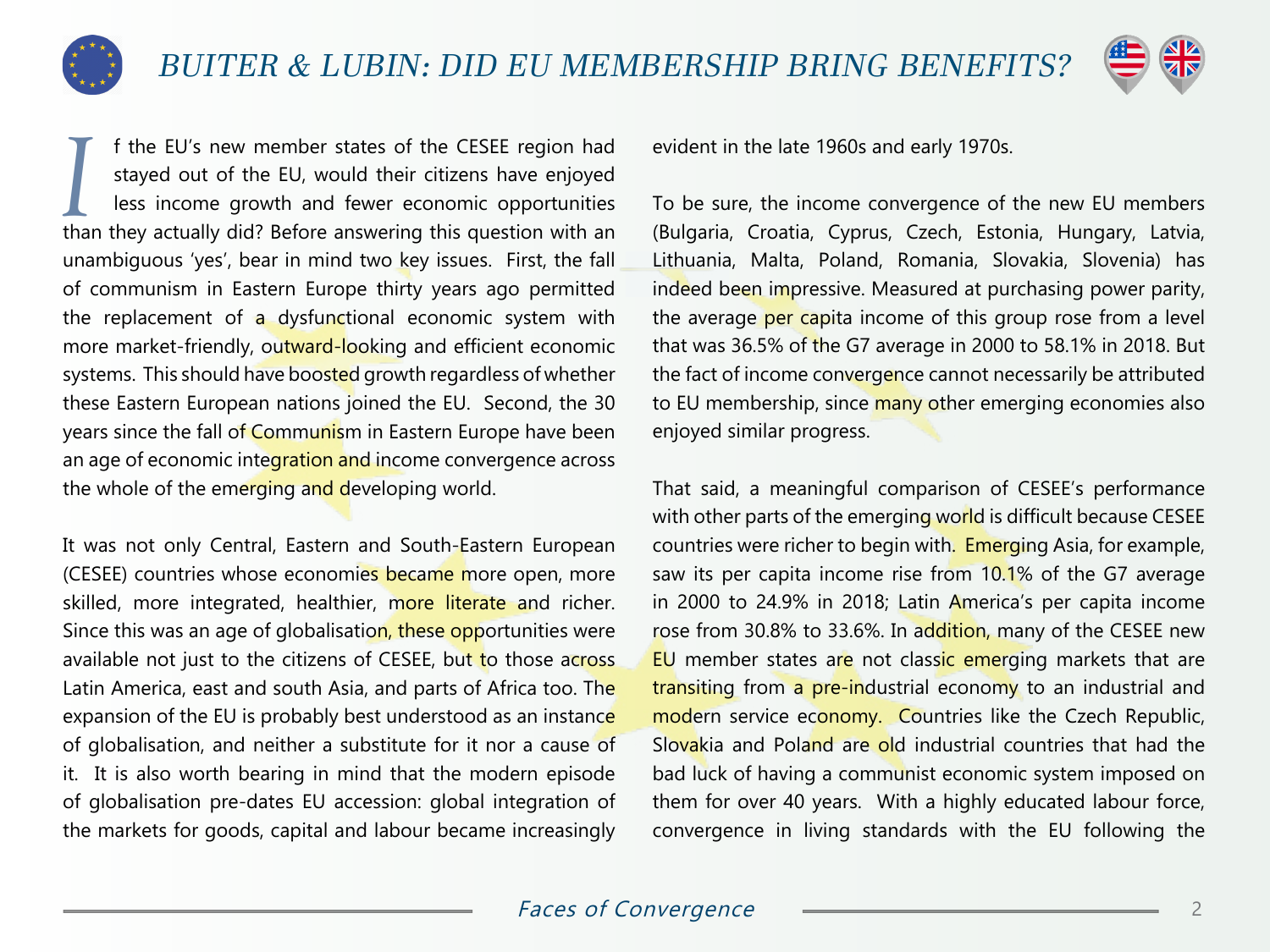



collapse of communism in Eastern Europe was to be expected with or without EU membership as long as the new economic regime was a material improvement over pre-1989 communism.

It is equally difficult to be precise about what the contribution of EU membership has been to capital accumulation funded from foreign sources. Certainly, net FDI flows to CESEE were large, but three points are relevant. First, plenty of other emerging economies were also on the receiving end of large net FDI inflows. The average net inflow of FDI for the new EU members during the years 2000-2018 was 3.0% GDP, compared to 2.5% for Latin America and 1.6% for emerging Asia. Second, it is possible to argue that for some countries - Hungary and Latvia most obviously – the net inflows of FDI into the financial sector had perverse consequences by creating the conditions for the financial crises that hit these countries in the wake of the great financial crisis in 2008.

The financial crises in Hungary and Latvia have much in common with the financial crises and banking sector collapses in other EU member states, including Greece, Ireland, Cyprus, Portugal and Spain. Irrational exuberance (partly driven by the excessive sense of security associated with EU membership) combined with inadequate macro-prudential and micro-prudential institutions and interventions drove leverage and asset-liability mismatch to dangerous and unsustainable levels. Although it is perfectly possible to have a financial crisis without the (excessive) confidence boost provided by EU membership, there is a strong case that the combination of EU membership and inadequate regulation and supervision at the EU and national levels drove the banking crises in the EU during the great financial crisis, including in Hungary and Latvia.

Finally, it may be the case that the logic of geographical proximity might have created a strong magnet for FDI flows into CESEE even in the absence of EU membership.

The logic of geographical proximity may also explain in part one area of economic improvement where CESEE's performance was exceptionally notable, namely an increase in economic openness, thanks to the building out of manufacturing supply chains within the region. The ratio of exports to GDP for the new member states was 40.9% in 2000, but had risen to 65.7% by 2018, an increase that is visibly larger than for other emerging economies. Latin America's openness has barely changed in the past 20 years, and Asia's openness during this period has actually declined on average.

However, being part of the EU single market and customs union no doubt strengthened the economic case for deepening intra-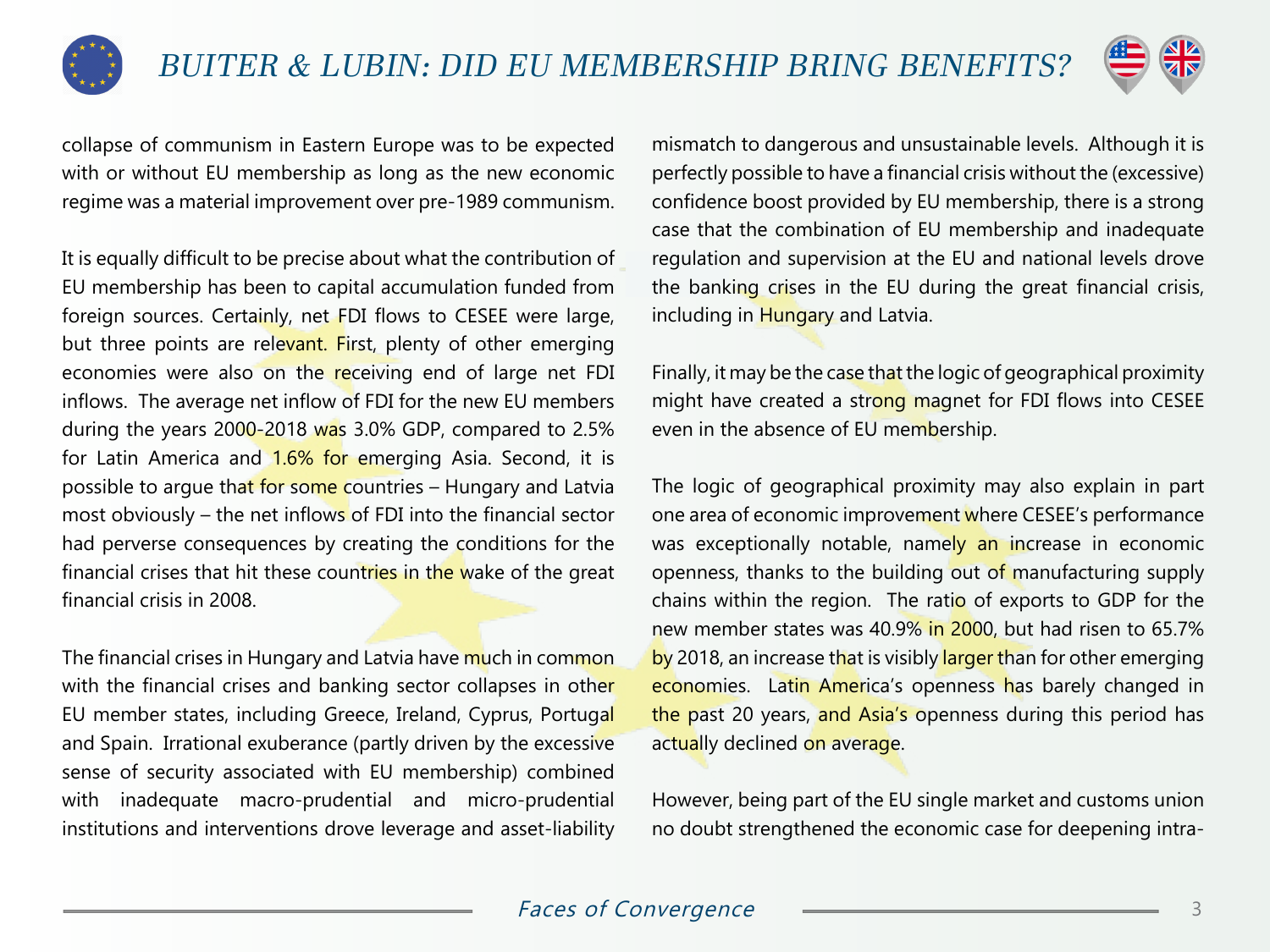



EU supply chains. This is supported by the widespread fear that if and when the UK leaves the EU, many intra-EU supply chaindependent economic activities in the UK will be at risk. The growth of intra-European supply chains – which is the link between FDI inflows into the region and the increase in its export/GDP ratio – has led to a sharp increase in the synchronisation of business cycles between the European core and CESEE periphery. This is especially the case in in central and eastern Europe, where the correlation coefficient that links growth in the region and growth in Germany has been 0.7 in the past decade.

That synchronisation has also been facilitated by the inflow of EU funds, given the contribution these have made to improving infrastructure in CESEE, which in turn has enabled the spread of supply chains in the region. Indeed, the disbursement of EU funds into the region is the one economic aspect of CESEE's position that makes it truly unique within the broad context of emerging markets. That said, the effect of these funds has clearly peaked, and the likely fall in these disbursements is often discussed as a factor that could increase the perception within CESEE that the special benefits of EU membership have diminished. In other words, the one feature of CESEE's economic development during the past 15 years that has been truly unique is about to end.

A key question, which unfortunately cannot be answered with any great degree of confidence, is whether the adoption of the [acquis](https://en.wikipedia.org/wiki/Acquis_communautaire) [communautaire](https://en.wikipedia.org/wiki/Acquis_communautaire) by the new EU member states had economic benefits by itself. The answer depends on the counterfactual: what would the new EU member states have adopted instead of the 35 chapters of the acquis, had they not joined the European Union? The acquis is not exactly a blueprint for a growthpromoting, market-friendly legal and institutional framework (the common agricultural policy, for instance, is a protectionist blot on the economic landscape). However, a plausible case can be made, based on the experience of CESEE and neighbouring countries that did not join the EU and have no reasonable prospect of doing so anytime soon (Ukraine, Moldova, Belarus, Turkey), that the likely alternative to the acquis would have been something less growth-friendly.

Among the important economic opportunities created by EU membership is the free movement of labour. Many younger workers from the CESEE region have migrated to western Europe. Outward migration from Croatia, for instance (most of it to western Europe) which joined the EU in 2013, went up from 12,877 in 2012 to  $36,436$  in 2016. While the opening up of the EU-wide labour market to citizens of any EU member state is undoubtedly a positive for those taking advantage of it by moving abroad, the loss of labour (often young and well-